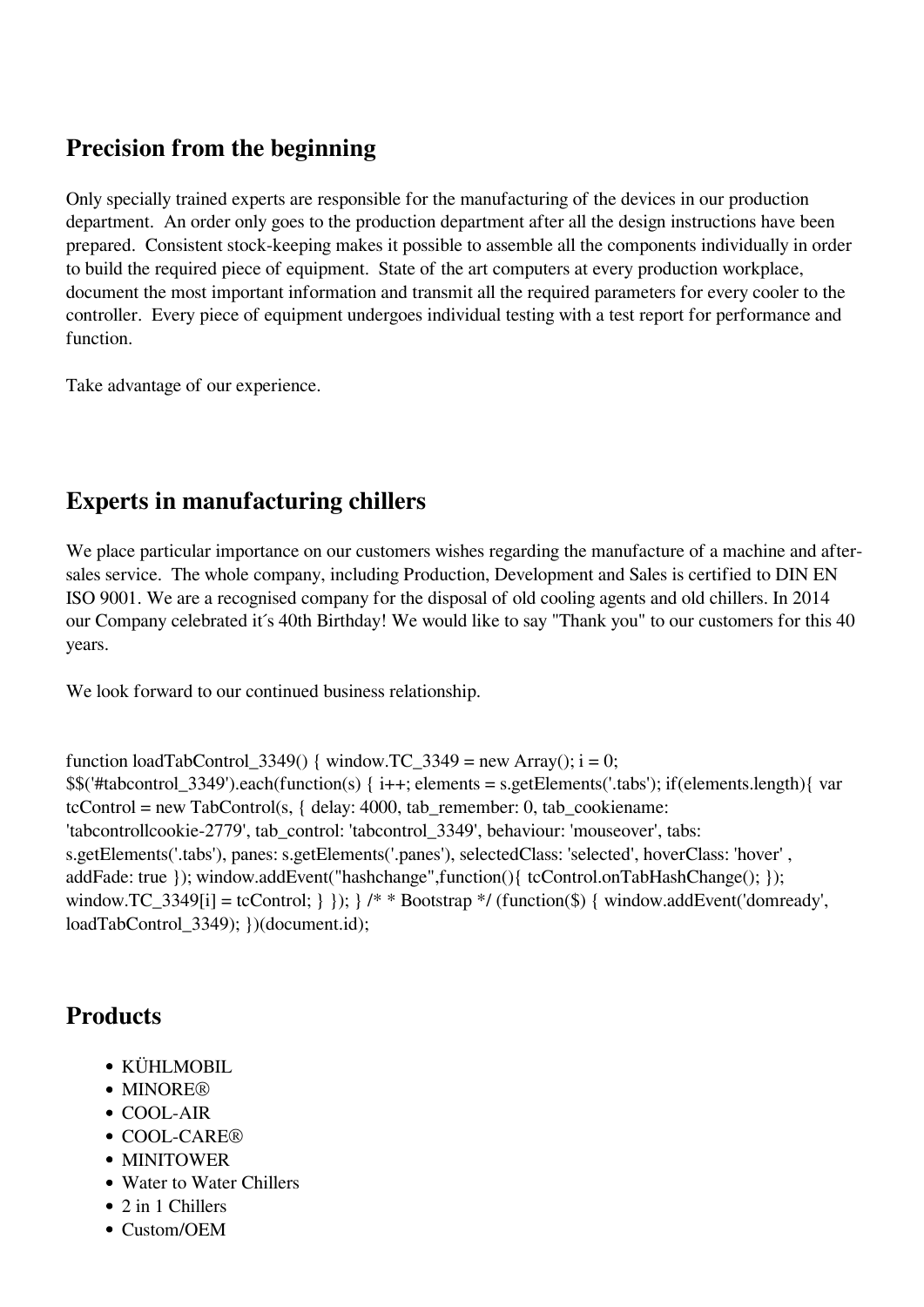

#### **KÜHLMOBIL**

Available from 600W to 50kW versions. All models are available with electronic power control which provides a highly consistent temperature at the water outlet  $(\pm 0.1K)$ . The desired flow on the water side can be adjusted using a bypass. Models are available both air or water cooled. Various pump sizes are also available. All the units are mobile and equipped with a pump cut-out in the event of water failure. External installation with appropriate options is available. The feed pump is extremely quiet. The unit has a clear OLED display. A written description of any faults are shown in the display. The unit is easy to service due to the easy release side panels.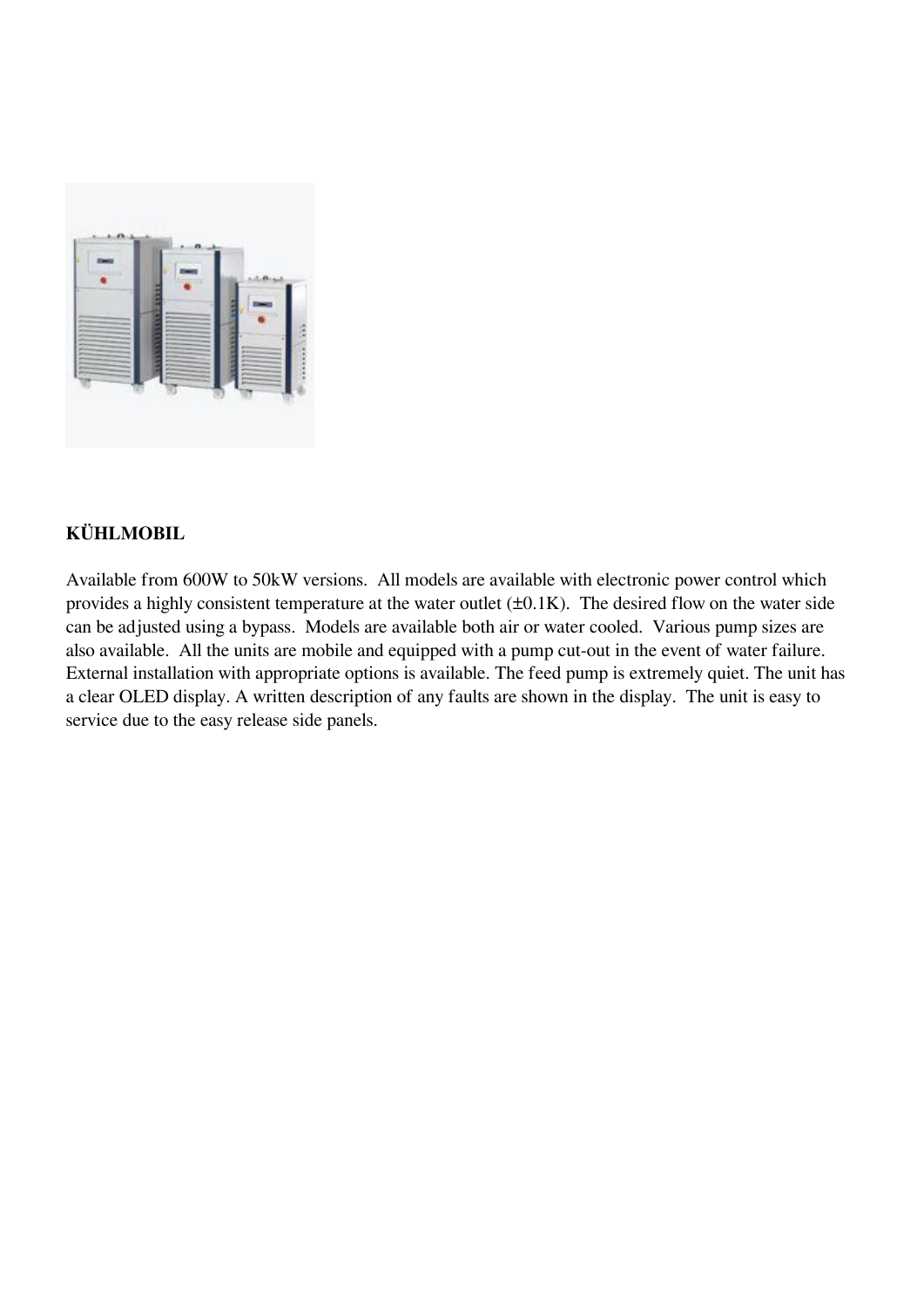

### **MINORE®**

The MINORE® is a small circulatory cooler available in 300W, 350W and 500W versions. A cooling unit cools the circulating water and/or antifreeze mixture in a small container, from where it is supplied to the cooling unit by a circulation pump. The tank is easily accessible and can be filled from under the hinged cover on the top of the unit. This type of unit is available in the same size of casing up to 600 W and 3.0 bars pump pressure and can be supplied as an air or water cooled version.



#### **COOL-AIR**

Cooling using air is the most economical method of cooling, because of physical limitations however, the cool water temperature cannot be brought any lower than the ambient temperature because this kind of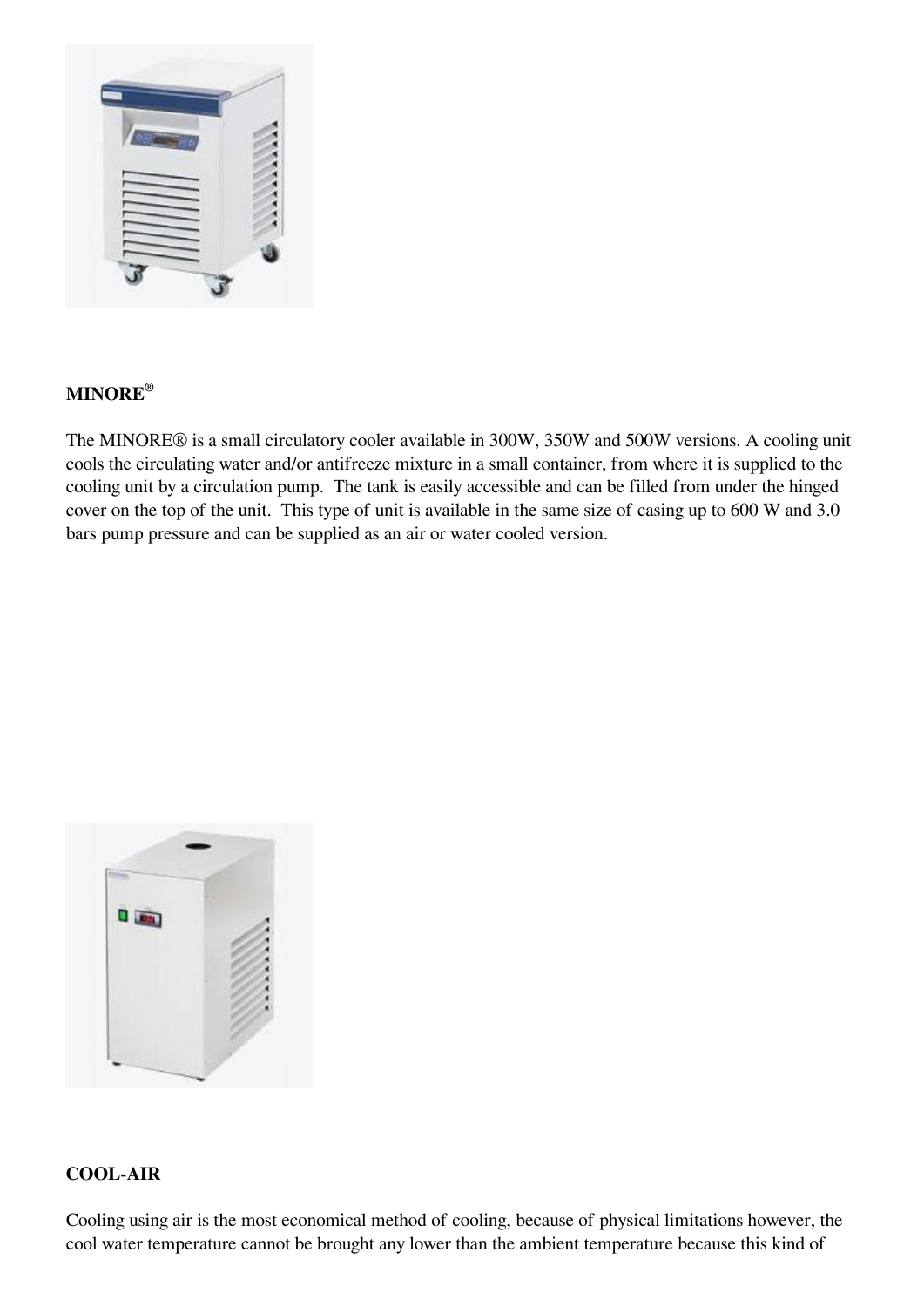chiller cools with help of a heat exchanger directly against air. The units are particularly but not exclusively suited to water distillation units or certain AAS units. The airflow is from left to right. The cooling capacities available with this kind of chiller can be up to 100 kW.



#### **COOL-CARE®**

In order to avoid cooling water being consumed during the range of applications Van der Heijden has developed the COOL-CARE®. The COOL-CARE® operates on the principle of a circulating cooler. A refrigeration unit cools the circulating water or anti-freeze mixture in a small container. If maintaining a constant temperature within a determined range is more important than water savings, the COOL-CARE® is available with a small heating unit. A wear-resistant microprocessor-controlled control unit regulates the container heating unit and ensures a very precise water outflow temperature.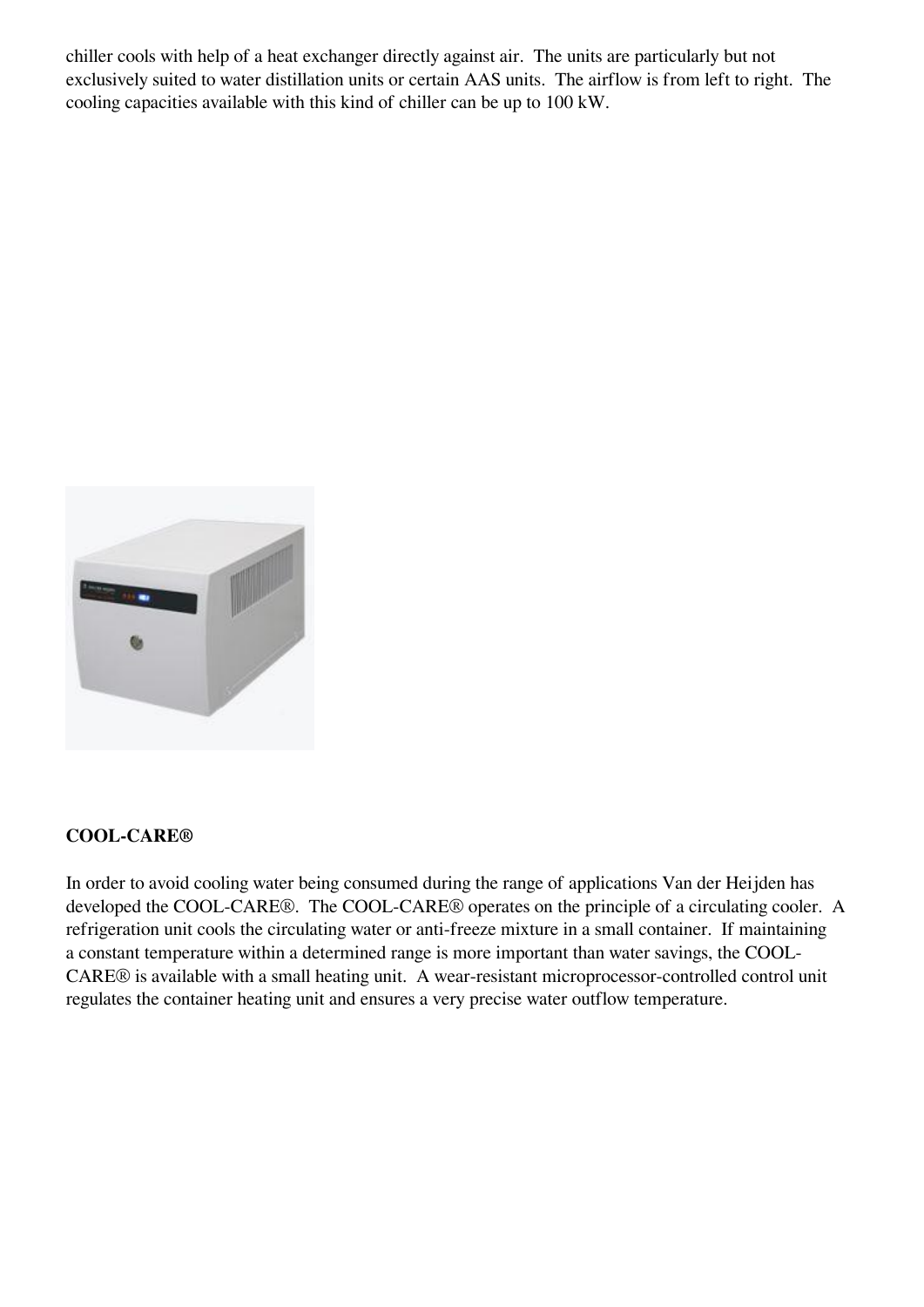

#### **MINITOWER**

Very small water-cooled recirculating chiller. Low heat generation. Temperature setting as required. Very low noise and vibration (no fan). The coolant tank is located on the front for easy access. Easy to use. High pressure pump feed for good flow. Water consumption is zero when the unit is switched off.

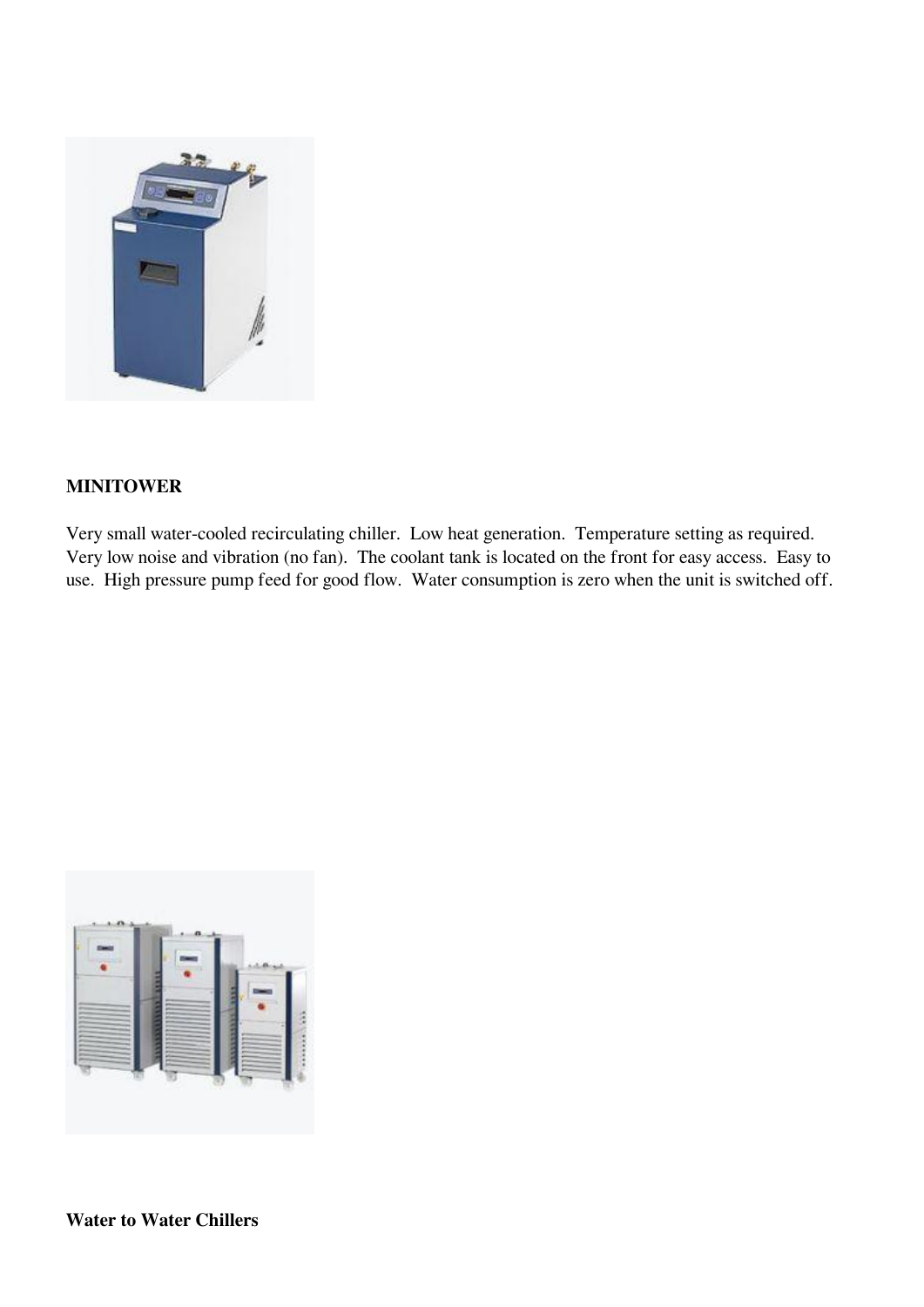Today, many institutes already have their own cooling water supply. This cooling water is generally too cold to cool a laser or an electron microscope or the water quality may be poor. The KÜHLMOBIL water to water separator offers the ideal solution for such problems and has very small dimensions. It operates without a compressor and consequently without any refrigerant, only the feed pump requires energy, as the refrigerant output uses the domestic water system to cool. The purchasing price of a water-water cooler is much lower than a compressor cooled device.

Water-water coolers from Van der Heijden-Labortechnik GmbH are available in the same performance versions as the standard KÜHLMOBIL. All the models are specially designed for the existing building water circuits and can be supplied with outputs up to 150 kW. The standard models are all fitted with bypass, manometer and sensor to monitor the flow. The unit switches off if any kind of fault occurs. Temperature control is on a secondary circuit. A motorised valve on the primary circuit automatically regulates the water volume. The stepped motor operates with fine control to ensure a highly consistent temperature.

All Van der Heijden KÜHLMOBIL are available as a water to water system separator.

#### **2 in 1 Combination Chillers**

Many laboratories and institutes are equipped with cooling water pipes (house water net) but often this could not used directly for cooling of analytical instruments. In this case water to water system separators will be used. A special problem is when this liquid chiller will not supplied with cooling water or the temperature of the house cooling system rises. This comes up to heavy disturbances and to not enough cooling of the analyse device. Series of experiments can be stopped and important sampling cannot go on because of this outage. To guarantee a disturbance-free use with a high reliability we have configured a combination chiller, exact for this situations. Disturbances of the cooling water net will be registered from the chiller and a build-in automatically active cooling, as air-cooled variation, takes over automatically the cooling. So an interruption-free cooling process is guaranteed and the user can work normal. With this aircooled variation you will be independent of the cooling water net and the cooling is further guaranteed. Also the combination chillers have an advantage to simple water-cooled variations because they can be used further in case of a movement of the laboratory. The extension to a system separator they can be used also when there will be no house water net. We offer this combination devices with a capacity of 1 kW up to 3 kW. If the on-site situation requires, it is also possible to plan combination devices with higher capacities. This should be checked with a counselling. Inside and from the handling the combination devices are the same as our standard devices. There are only 2 water connections more on the back of the chiller, used for the connection to the house water net or water pipes.